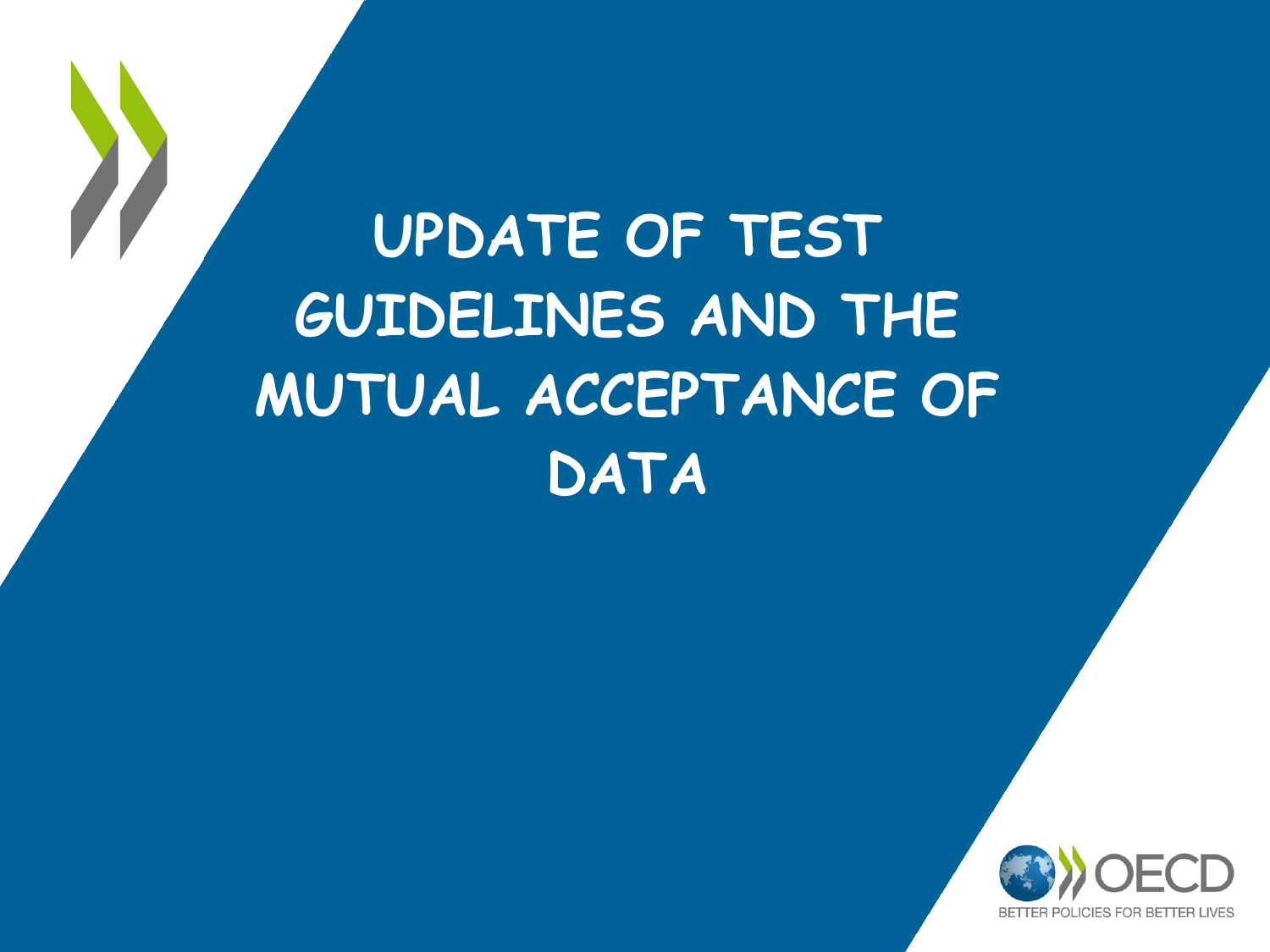

**In February 2012, the OECD Joint Meeting of the Chemicals Committee and Working Party on Chemicals, Pesticides and Biotechnology agreed on clarification related to the deletion and the update of Test Guidelines and the Mutual Acceptance of Data.**

**1) When an updated Test Guideline is adopted, the former version of the Test Guideline it replaces is deleted.**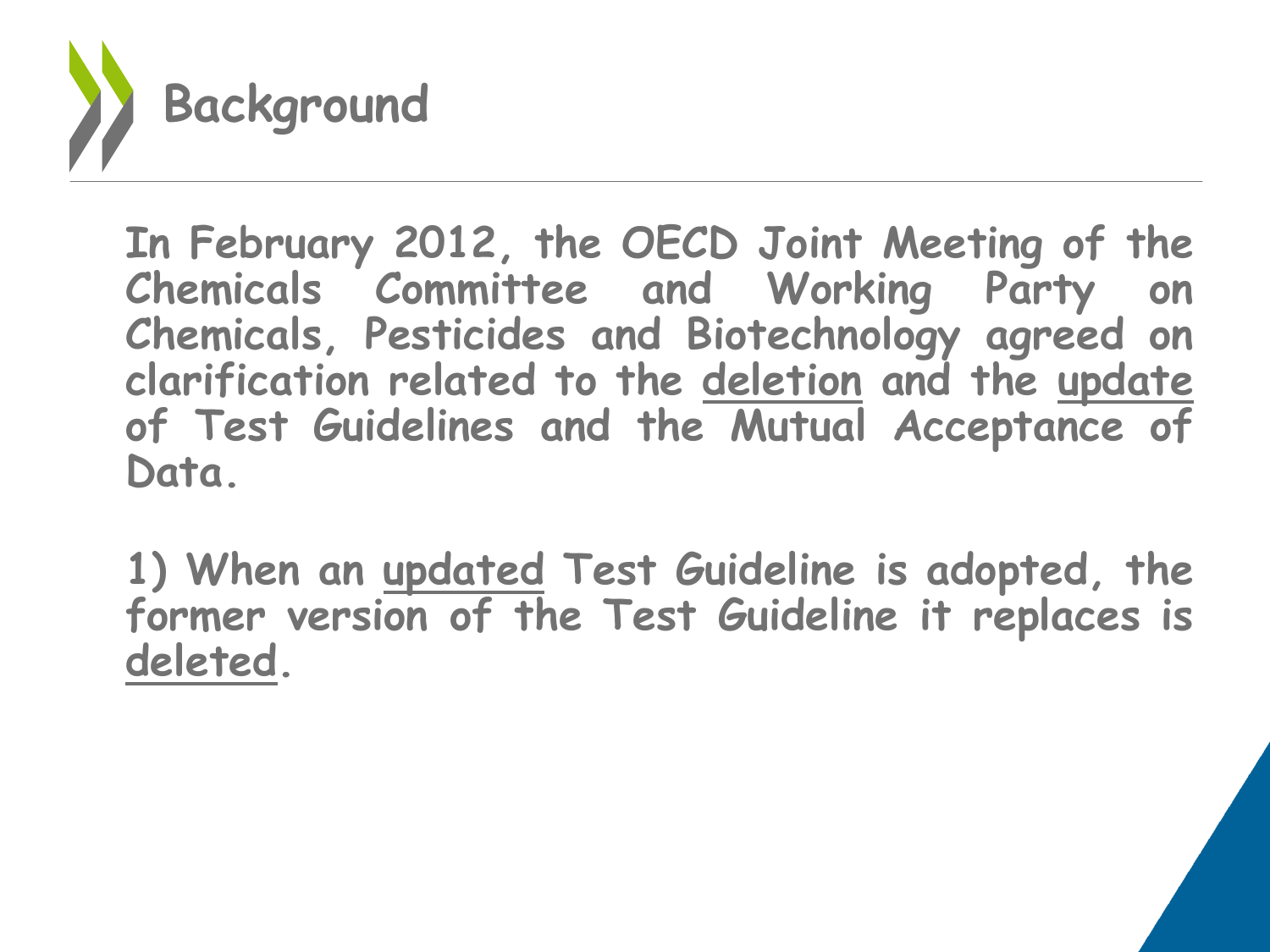

 **Transitional period**

**2) For Test Guidelines that were deleted by OECD Council, a transitional period of 18 months was agreed before deletion becomes effective.**

**3) The same transitional period applies for the deletion of the former version of a Test Guideline that was updated.**

**Council Decision Effective Deletion**

 **Transitional period: 18 months**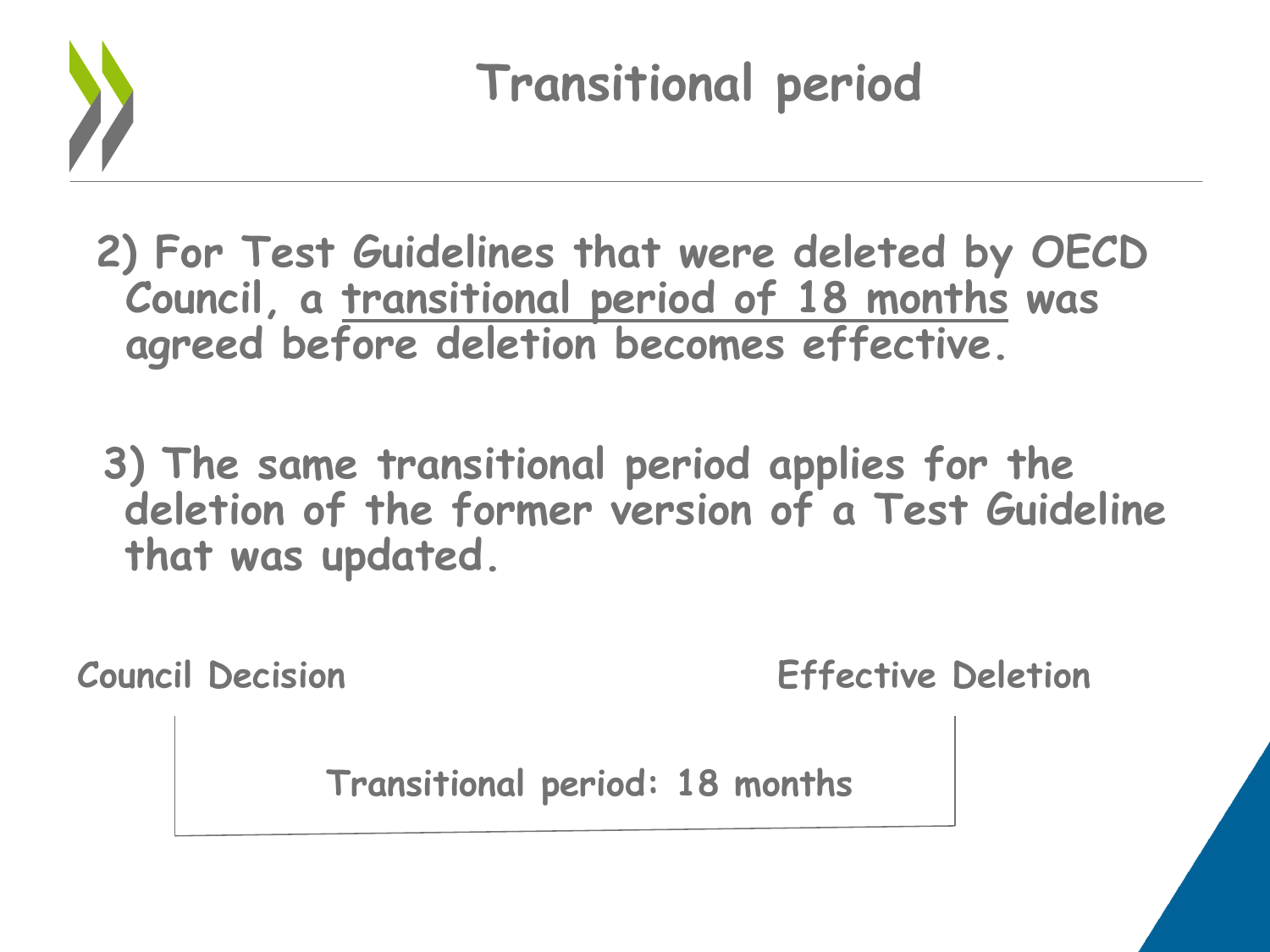

## **Acceptance of results**

## **4) For a deleted Test Guideline:**

**The results of a test, using a deleted Test Guideline and initiated before the effective date of deletion, shall continue to be accepted under the MAD Decision.**

## **5) For an updated Test Guideline:**

**The results of a test, using a former version of an updated Test Guideline, and initiated before the effective date of deletion of the former version shall continue to be accepted under the MAD Decision.**